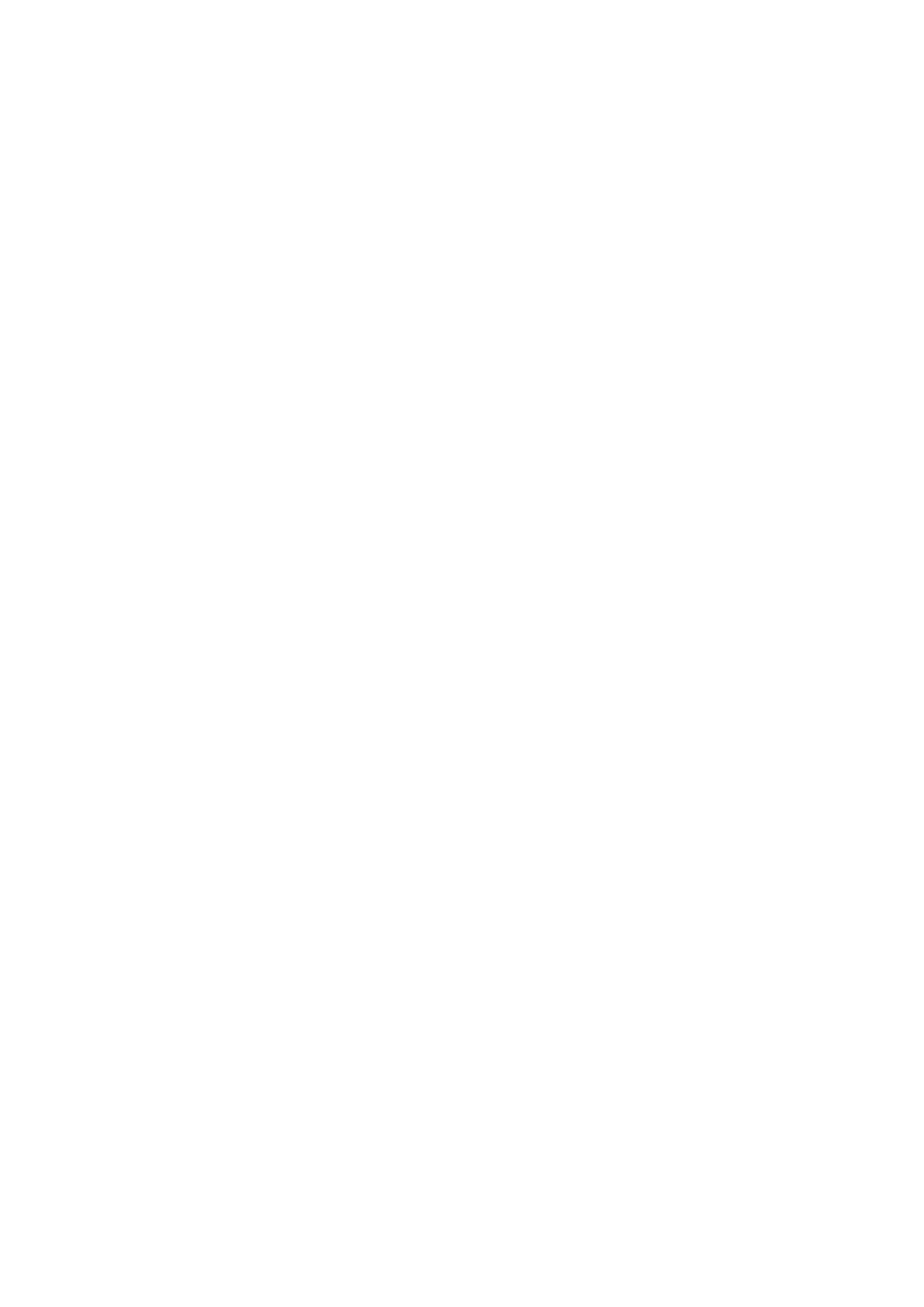#### **ABSTRACT**

Within the Australian education system one particular type of knowing is valued. This is evidenced by the mania that surrounds the national curriculum and standardised testing, such as the National Assessment Program – Literacy and Numeracy. It is through these instruments of official knowledge that students are labelled as learning successfully and 'other' learning is silenced. It is within this climate that Aboriginal and Torres Strait Islander students are represented as educationally incapable. Inspired by this deceitful discourse, this dissertation explored the educational lifeworlds of five Aboriginal, male students. This project utilised photo elicitation methods to uncover the complexity of the participant's educational lifeworlds. Narrative analysis was engaged with to reveal five main themes that connected with concepts surrounding identity, families, formal schooling, employment and cultural knowledge. The project concludes that there needs to be a transformation with how education is conceptualised and provided, so that all cultures and types of knowing are valued and acknowledged. Recommendations about how this can be accomplished have been proposed.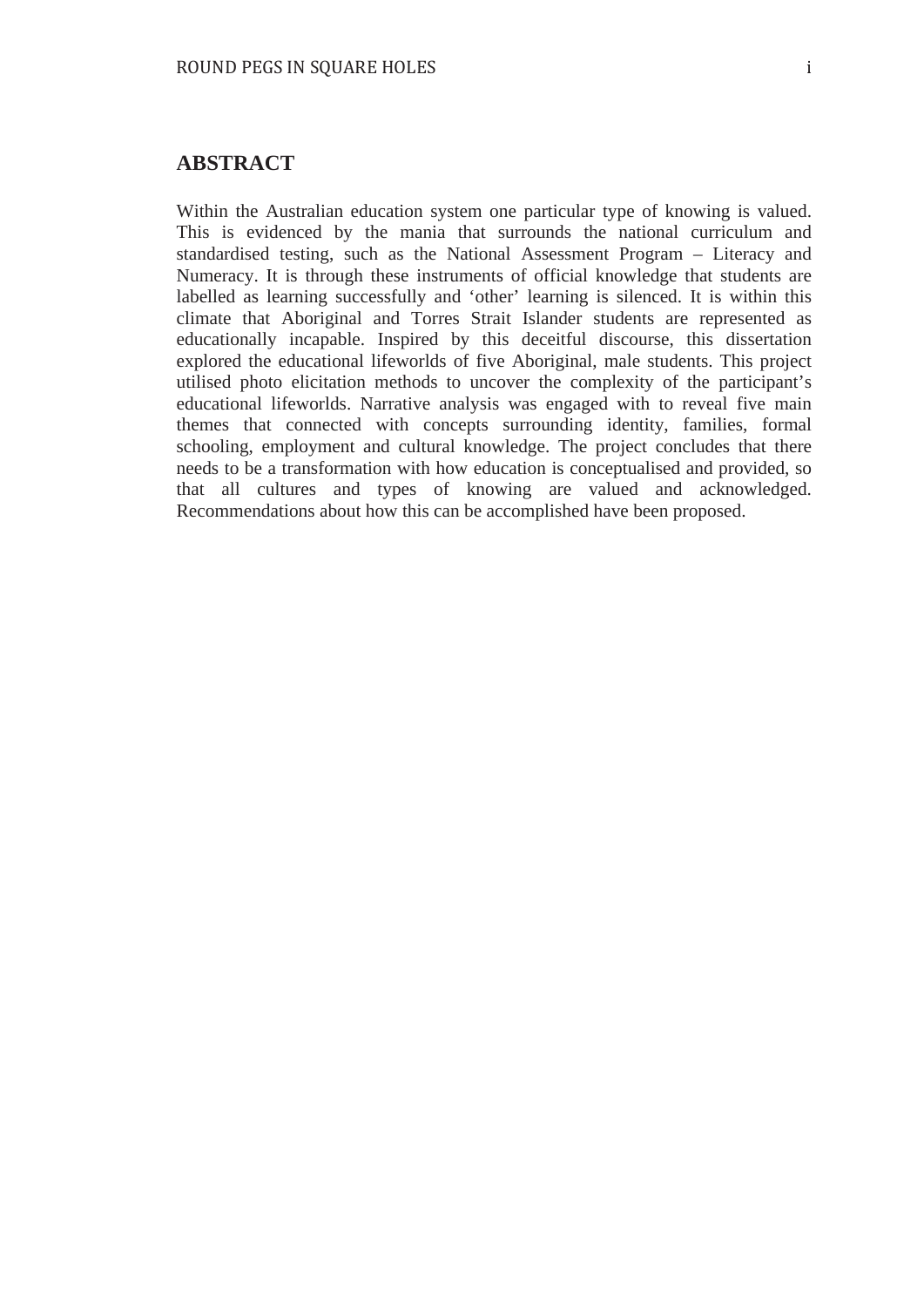### **CERTIFICATION OF DISSERTATION**

I certify that the ideas, analyses and conclusions reported in this dissertation are my own work, except where otherwise acknowledged. I also certify that the work is original and has not been previously submitted for any other award.

\_\_\_\_\_\_\_\_\_\_\_\_\_\_\_\_\_\_\_\_\_\_\_\_\_\_\_\_\_\_ \_\_\_\_\_\_\_\_\_\_\_\_\_\_\_\_\_\_\_\_

\_\_\_\_\_\_\_\_\_\_\_\_\_\_\_\_\_\_\_\_\_\_\_\_\_\_\_\_\_\_ \_\_\_\_\_\_\_\_\_\_\_\_\_\_\_\_\_\_\_\_

Signature of Candidate Date

ENDORSEMENT

Signature of Supervisor Date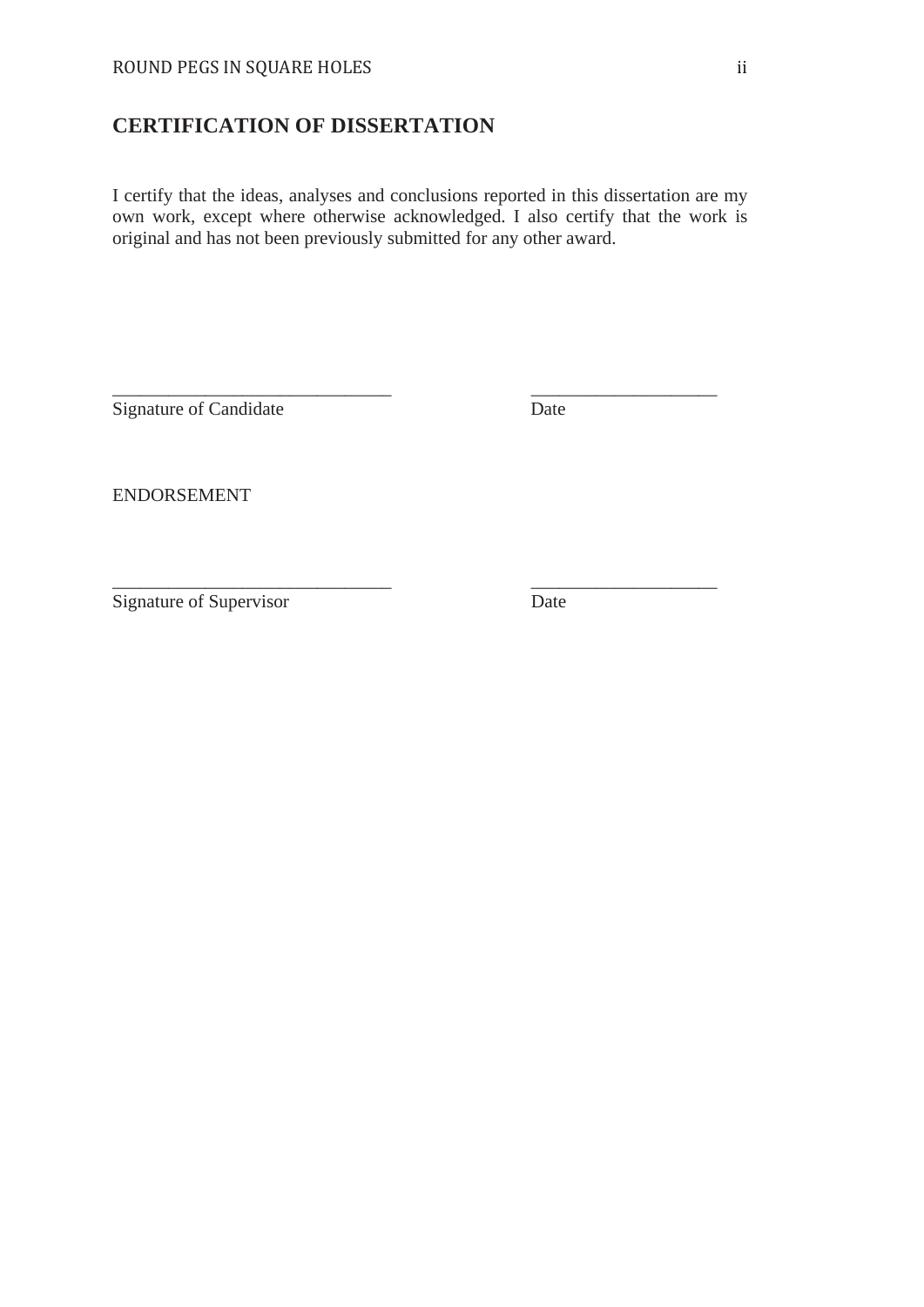#### **ACKNOWLEDGEMENTS**

I would like to acknowledge the Giabal and Jarowair peoples of Toowoomba, as the traditional custodians of the land, where this research project was completed.

I wish to thank my participants, as without them, I could not have completed this work. I hope that because of all the time you spent taking photographs, talking with me and allowing me to see into private and, at times, painful aspects of your lives that we can contribute to making education and the wider society, better, for Othered students.

I am indebted to my supervisor, Associate Professor Jon Austin, for all his time and effort. We both endured some difficult experiences throughout this particular doctoral journey but we both came out alive.

Most importantly, I would like to sincerely thank my family. Particularly, my parents (Sally and David) for their unwavering love and support and for Francesca's inspiration to keep going, when all I really wanted to do was sleep for more than three hours at a time.

This work is dedicated to three special females in my life –

**Nancy** (my grandmother) who gave me the courage to embark upon this journey,

**Sally** (my mother) who gave me the strength to continue it and

**Francesca** (my daughter) who provided the inspiration to complete the journey.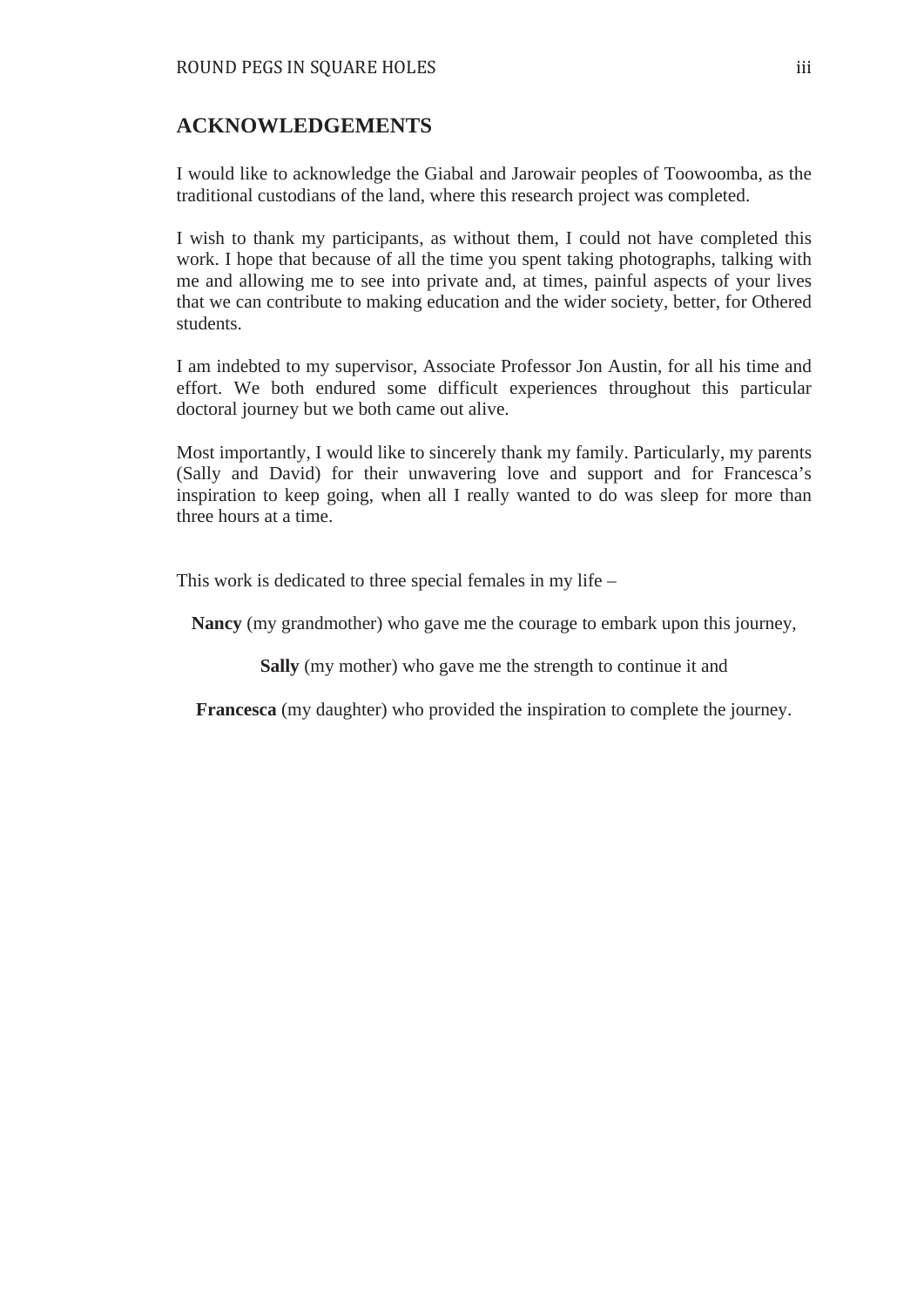## **TABLE OF CONTENTS**

| STARING INTO THE ABYSS: MY JOURNEY AND THE LENSES THAT I WEAR1 |  |
|----------------------------------------------------------------|--|
|                                                                |  |
|                                                                |  |
|                                                                |  |
|                                                                |  |
|                                                                |  |
|                                                                |  |
|                                                                |  |
|                                                                |  |
|                                                                |  |
|                                                                |  |
|                                                                |  |
|                                                                |  |
|                                                                |  |
|                                                                |  |
|                                                                |  |
|                                                                |  |
|                                                                |  |
|                                                                |  |
|                                                                |  |
|                                                                |  |
|                                                                |  |
|                                                                |  |
|                                                                |  |
| Social Organisation                                            |  |
|                                                                |  |
|                                                                |  |
|                                                                |  |
|                                                                |  |
|                                                                |  |
|                                                                |  |
|                                                                |  |
|                                                                |  |
|                                                                |  |
|                                                                |  |
|                                                                |  |
|                                                                |  |
|                                                                |  |
|                                                                |  |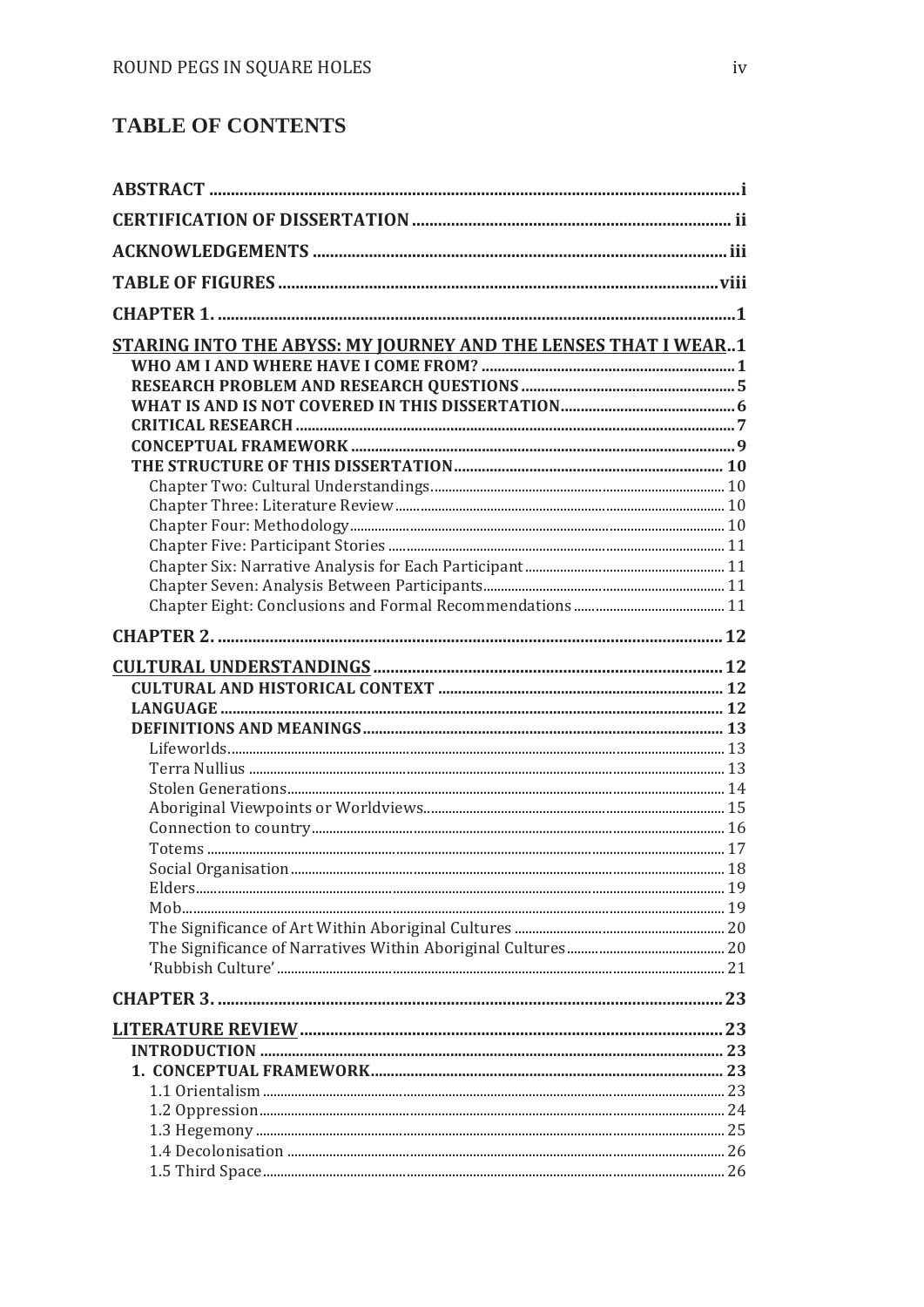| 2. THE DISCOURSE OF ABORIGINAL AND TORRES STRAIT ISLANDER               |  |
|-------------------------------------------------------------------------|--|
|                                                                         |  |
|                                                                         |  |
|                                                                         |  |
|                                                                         |  |
|                                                                         |  |
|                                                                         |  |
|                                                                         |  |
|                                                                         |  |
|                                                                         |  |
|                                                                         |  |
|                                                                         |  |
|                                                                         |  |
|                                                                         |  |
|                                                                         |  |
|                                                                         |  |
|                                                                         |  |
|                                                                         |  |
| 4.13 The Positioning / Valuing of Non-Western Knowledges / Worldviews51 |  |
|                                                                         |  |
| 5. THE CULTURAL INTERFACE AS THE SITE OF EDUCATIONAL LIFEWORLDS         |  |
| FOR ABORIGINAL AND TORRES STRAIT ISLANDER STUDENTS 56                   |  |
|                                                                         |  |
|                                                                         |  |
|                                                                         |  |
|                                                                         |  |
|                                                                         |  |
|                                                                         |  |
|                                                                         |  |
|                                                                         |  |
|                                                                         |  |
|                                                                         |  |
|                                                                         |  |
|                                                                         |  |
|                                                                         |  |
|                                                                         |  |
|                                                                         |  |
|                                                                         |  |
|                                                                         |  |
| DREAM ASPIRE REACH AND EXPERIENCE (DARE) PROGRAMME 80                   |  |
|                                                                         |  |
|                                                                         |  |
|                                                                         |  |
|                                                                         |  |
|                                                                         |  |
|                                                                         |  |
| HOW I ENACTED THE RESEARCH AND THE LESSONS THAT I LEARNED 88            |  |
|                                                                         |  |
|                                                                         |  |
|                                                                         |  |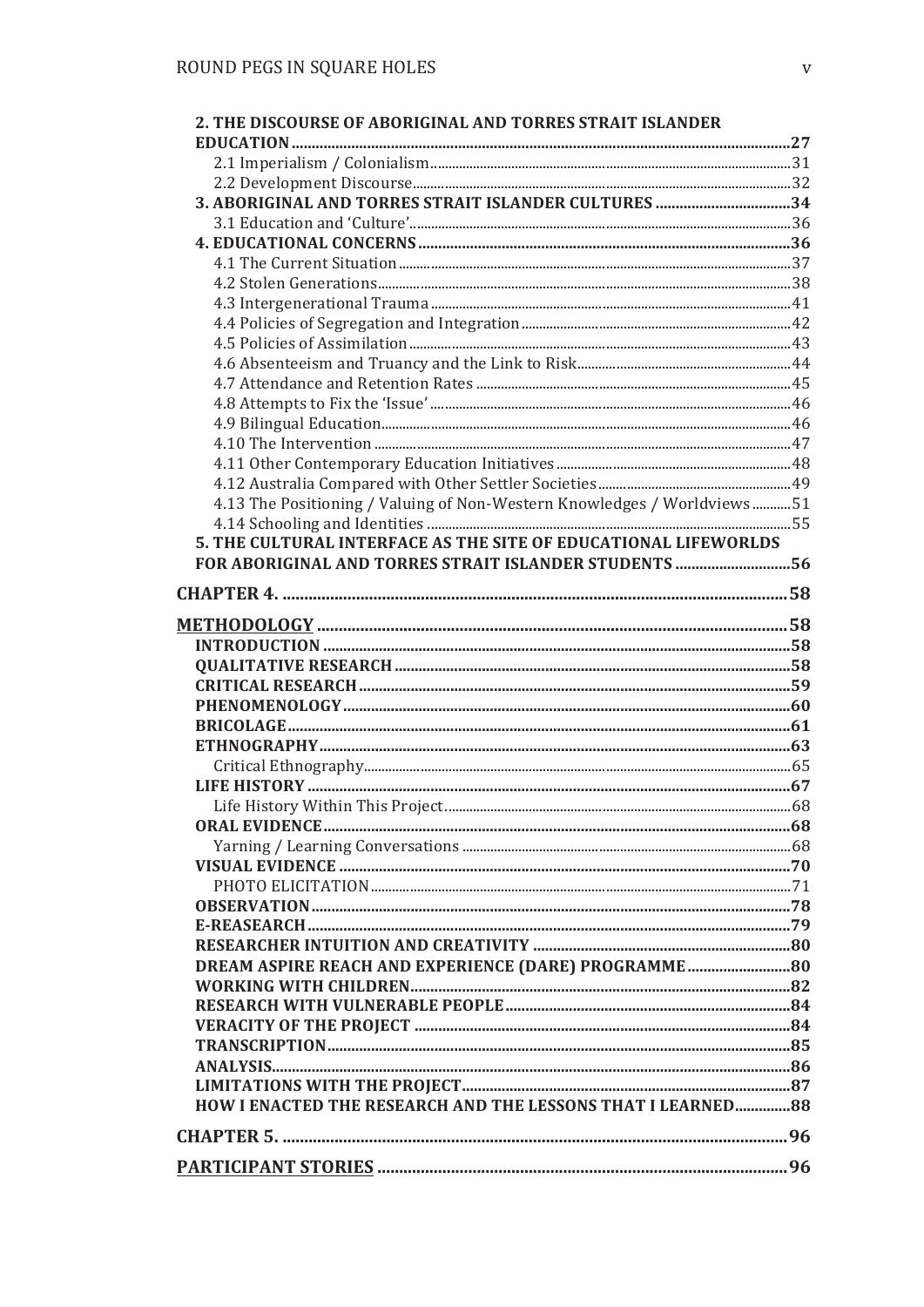| <b>NARRATIVE ANALYSIS FOR EACH OF THE PARTICIPANTS  129</b> |  |
|-------------------------------------------------------------|--|
|                                                             |  |
|                                                             |  |
|                                                             |  |
|                                                             |  |
|                                                             |  |
|                                                             |  |
|                                                             |  |
|                                                             |  |
|                                                             |  |
|                                                             |  |
|                                                             |  |
|                                                             |  |
|                                                             |  |
|                                                             |  |
|                                                             |  |
|                                                             |  |
|                                                             |  |
|                                                             |  |
|                                                             |  |
|                                                             |  |
|                                                             |  |
|                                                             |  |
|                                                             |  |
|                                                             |  |
|                                                             |  |
|                                                             |  |
|                                                             |  |
|                                                             |  |
|                                                             |  |
|                                                             |  |
|                                                             |  |
|                                                             |  |
|                                                             |  |
|                                                             |  |
|                                                             |  |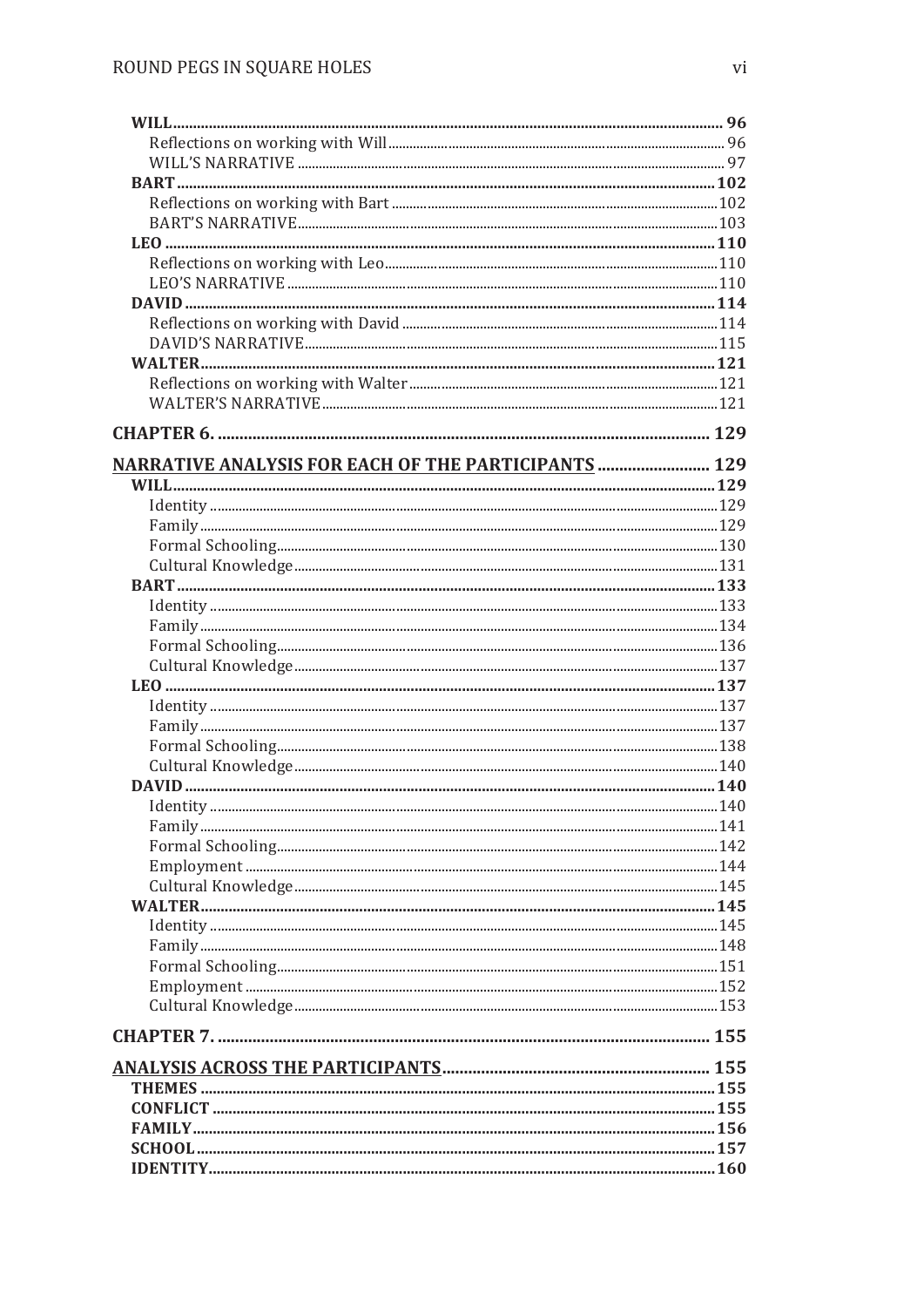| THE EDUCATIONAL LIFEWORLDS OF ABORIGINAL AND TORRES STRAIT             |  |
|------------------------------------------------------------------------|--|
| <b>ISLANDER STUDENTS AND HOW INDIGENEITY INTERACTS WITH FORMAL</b>     |  |
|                                                                        |  |
| <b>MEDIATING THE EDUCATIVE TENSIONS BETWEEN THE DIFFERENT PARTS OF</b> |  |
|                                                                        |  |
|                                                                        |  |
|                                                                        |  |
|                                                                        |  |
|                                                                        |  |
|                                                                        |  |
| $\bullet$                                                              |  |
|                                                                        |  |
|                                                                        |  |
|                                                                        |  |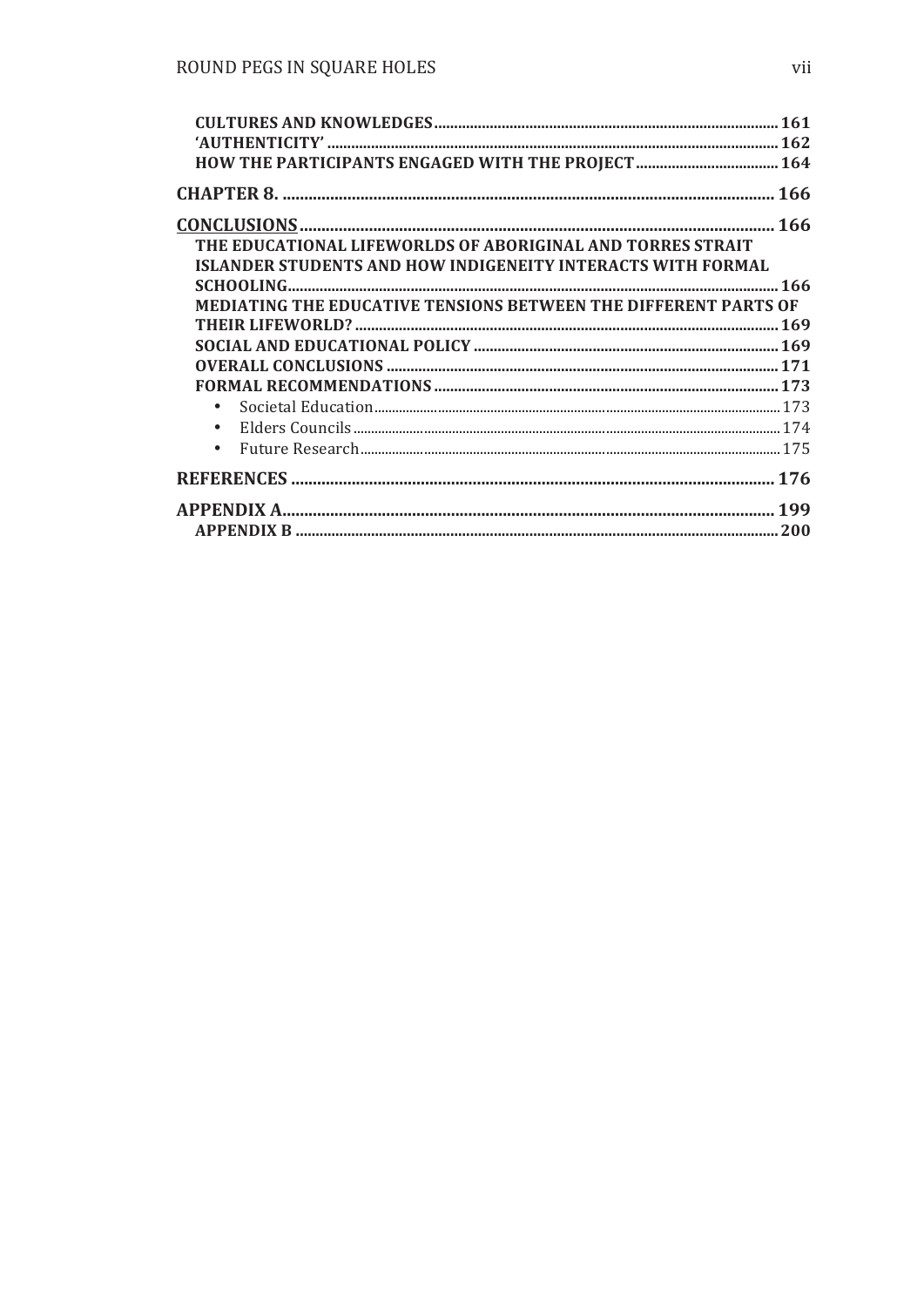## **TABLE OF FIGURES**

| FIGURE 1: PHOTOGRAPH TAKEN OF STUDYDESK WITH AN ACADEMIC'S IDEAS REGARDING RACE AND      |  |
|------------------------------------------------------------------------------------------|--|
|                                                                                          |  |
| FIGURE 2: PHOTOGRAPH TAKEN OF STUDYDESK WITH A STUDENT'S RESPONSE ABOUT THE IDEAS OF     |  |
|                                                                                          |  |
| FIGURE 3: PHOTOGRAPHING THE PRESENCE OF INDIGENEITY THROUGHOUT THE TOWN 74               |  |
| FIGURE 4: POSTER PROMOTING THE DARE PROGRAMME WITHIN THE INDIGENOUS CENTRE AT THE        |  |
|                                                                                          |  |
|                                                                                          |  |
| FIGURE 6: A SITE FOR CULTURAL LEARNING? SCULPTURES BY ABORIGINAL ARTISTS THAT LINE AN    |  |
| INNER-CITY WALKWAY IN A PARK AND SOMEWHERE I ASSUMED MIGHT BE AN IMPORTANT SITE OF       |  |
|                                                                                          |  |
| FIGURE 7: A SCREEN GRAB OF THE EMAIL I RECEIVED REGARDING THE ELDERS' MEETING 93         |  |
|                                                                                          |  |
|                                                                                          |  |
|                                                                                          |  |
|                                                                                          |  |
|                                                                                          |  |
|                                                                                          |  |
|                                                                                          |  |
| FIGURE 15: MODERN DAY BUNDJALUNG NATION ("A SHARED HISTORY: THE MODERN DAY               |  |
|                                                                                          |  |
| FIGURE 16: BLACK ROCKS, BUNDJALUNG NATIONAL PARK ("BLACK ROCKS: BUNDJALUNG NATIONAL      |  |
|                                                                                          |  |
|                                                                                          |  |
|                                                                                          |  |
|                                                                                          |  |
| FIGURE 20: LEO (LEFT) ON A SCHOOL EXCURSION TO THE GALLERY OF MODERN ART  139            |  |
|                                                                                          |  |
| FIGURE 22: ARTWORK ON TOP OF A STOOL THAT DAVID MADE IN HIGH SCHOOL AND USED IN HIS WORK |  |
|                                                                                          |  |
|                                                                                          |  |
|                                                                                          |  |
| FIGURE 25: CONTEMPORARY WESTERN AREA OF JAROWAIR AND GIABAL LAND (OUEENSLAND             |  |
|                                                                                          |  |